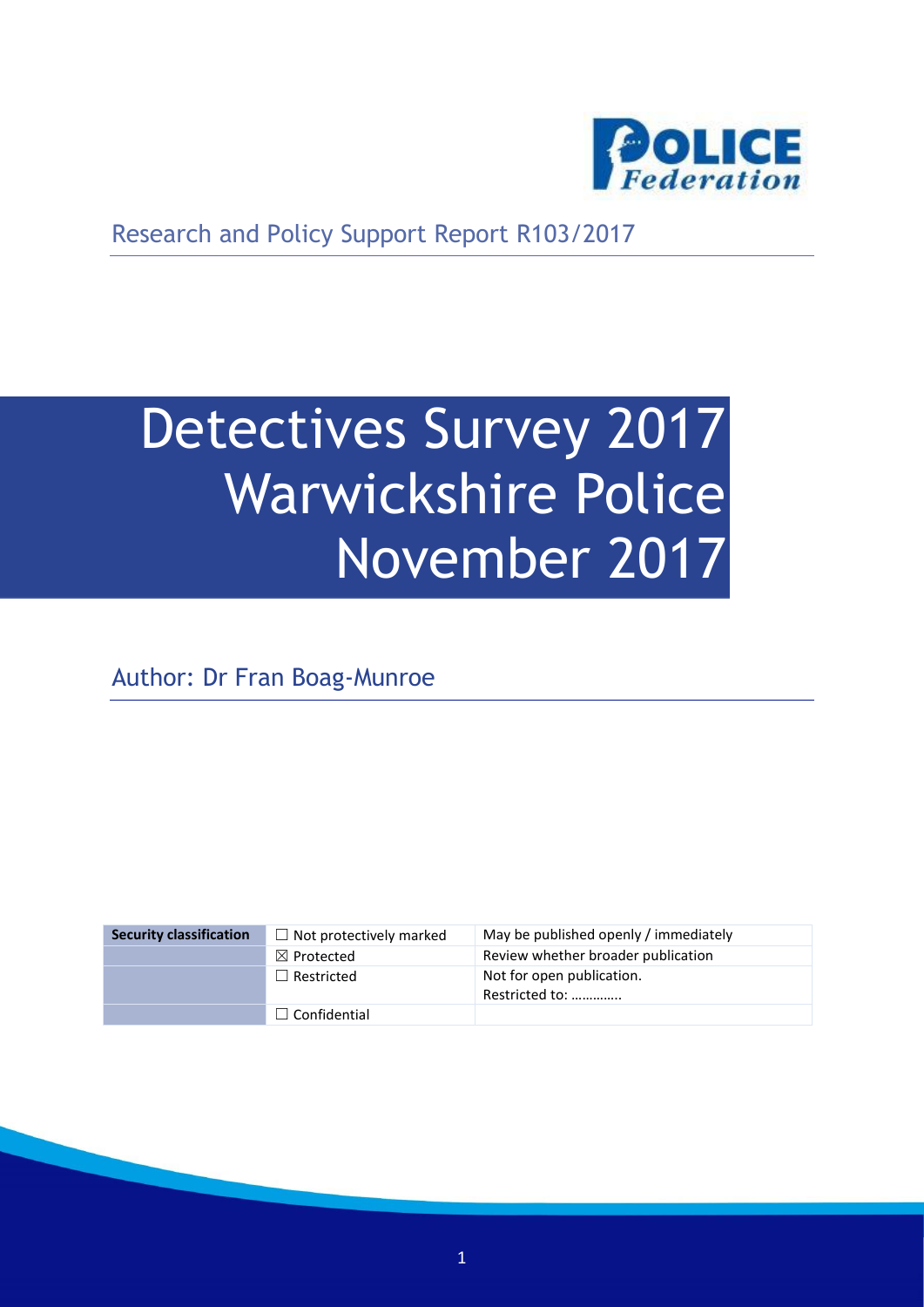#### **INTRODUCTION**

This report provides a summary of responses to the PFEW National Detectives Survey received from respondents in Warwickshire Police in 2017.

Some of the questions asked in this year's survey were the same as in the 2015 National Detectives Survey; this allowed us to monitor any changes since the last time the survey was conducted. Other questions were new to 2017, to be able to look in more detail at the context in which detectives are currently working.

Where appropriate, details of average responses for the police service as a whole are also presented, differences between the national and local responses have not been tested statistically and therefore any differences reported are for guidance only and must be treated with caution.

#### **RESPONSE RATE AND RESPONDENTS**

The National Detectives Survey 2017 opened on 1st September 2017 and closed on 24th September 2017. During this time, detective officers were invited to attend via the Police Federation's National Membership Database, as well as via local Joint Branch Boards and the National Detectives Forum mailing list.

**58 responses were received from detectives in Warwickshire Police**. There is still no accepted measure of the total number of detectives in England and Wales. It is therefore not possible to calculate a definitive response rate for the survey as a proportion of the total number of detectives. However, for comparison the number of responses received within Warwickshire Police was lower than when this survey was last conducted in 2015, when 71 responses were received.

#### **IMPACT OF SERVICE CUTS**

**64% of respondents within Warwickshire Police said that service cuts have had a major impact on their morale**; this was higher than the national average, where 56% detectives said that service cuts have had a major impact upon their morale.

In addition, **19% of respondents within Warwickshire Police said service cuts have had a major impact upon their physical health and wellbeing, whilst 28% said that service cuts have had a major impact upon their mental health and wellbeing**. For comparison, in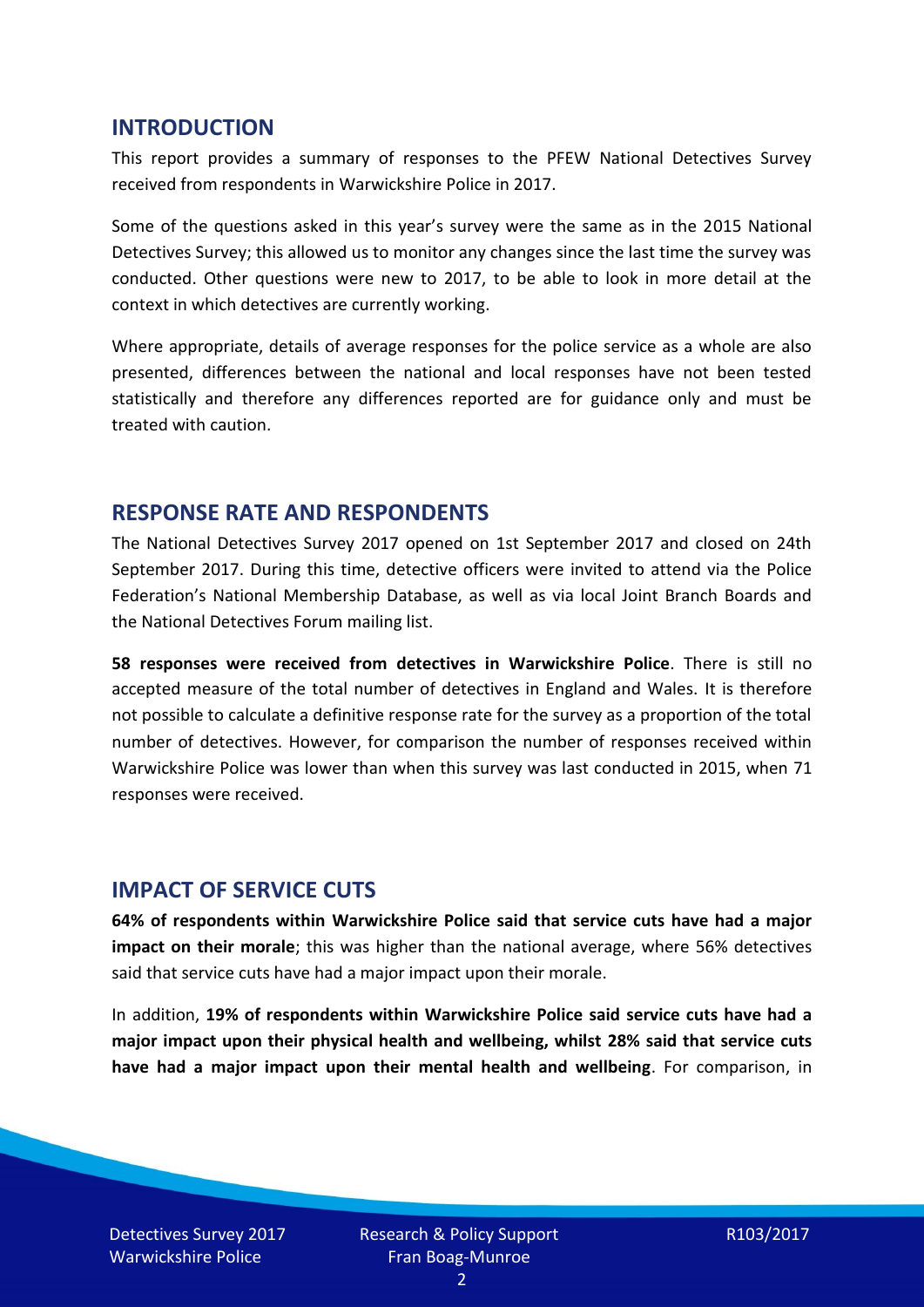England and Wales as whole 27% of detectives said that service cuts have had a major impact on their physical health and wellbeing and also on their mental health and wellbeing.

| How, if at all, have<br>service cuts affected | No impact | <b>Minor impact</b> | <b>Moderate</b><br>impact | <b>Major impact</b> |
|-----------------------------------------------|-----------|---------------------|---------------------------|---------------------|
| <b>Your morale</b>                            | 2%        | 3%                  | 31%                       | 64%                 |
| Your physical health and<br>wellbeing         | 10%       | 19%                 | 52%                       | 19%                 |
| Your mental health and<br>wellbeing           | 12%       | 16%                 | 45%                       | 28%                 |

**72% of respondents in Warwickshire Police said that service cuts have substantially increased their overall workload; 66% said that service cuts have substantially increased how fatigued they feel; and 67% said that service cuts have substantially increased how stressful they find their jobs**. Comparison of these proportions in Warwickshire Police to England and Wales as a whole can be found in the table below.

|                                    | <b>Warwickshire Police</b>                              | <b>England and Wales</b>                                |
|------------------------------------|---------------------------------------------------------|---------------------------------------------------------|
| Your overall workload              | 72% substantially increased<br>(28% slightly increased) | 62% substantially increased<br>(32% slightly increased) |
| How fatigued you feel              | 66% substantially increased<br>(28% slightly increased) | 53% substantially increased<br>(38% slightly increased) |
| How stressful you find your<br>job | 67% substantially increased<br>(26% slightly increased) | 49% substantially increased<br>(41% slightly increased) |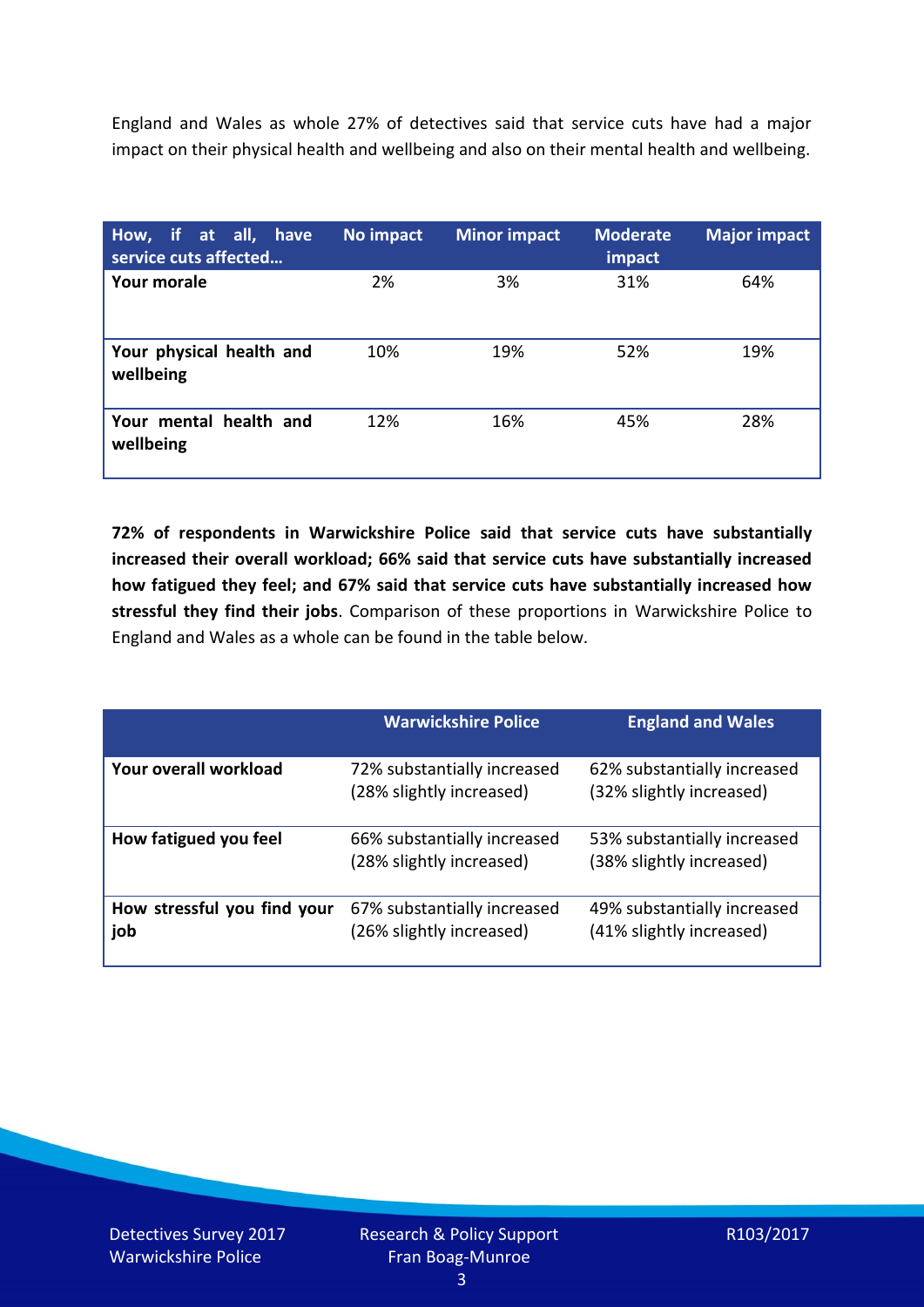## **WORKLOAD AND JOB DEMANDS**

**84% of respondents in Warwickshire Police said that their workload in the last 12 months was either too high or much too high**. This is higher than the national average - in England and Wales as a whole, 76% of respondents said that their workload had been too high or much too high in the last 12 months.

28% of respondents in Warwickshire Police said that their workload enabled them to provide the service needed to victims either most or all of the time; this compares to 27% of detectives in England and Wales as a whole. **The proportion of respondents in Warwickshire Police who said that their workload enabled them to provide the service needed to victims either most or all of the time has decreased since 2015** when 41% of respondents felt that they could provide the service needed either most or all of the time.

In addition, 16% of respondents in Warwickshire Police said that their workload enabled them to provide the service needed to witnesses either most or all of the time, in comparison to 22% of detectives in England and Wales overall. **The proportion of respondents in Warwickshire Police who said that their workload enabled them to provide the service needed to witnesses either most or all of the time has decreased since 2015**, when 51% of respondents felt that they could provide the service needed either most or all of the time.

| Does your workload enable<br>you to provide the service<br>needed to? | <b>Never</b> | <b>Sometimes</b> | Most or all of the<br>time |
|-----------------------------------------------------------------------|--------------|------------------|----------------------------|
| <b>Victims</b>                                                        | 7%           | 66%              | 28%                        |
| <b>Witnesses</b>                                                      | 17%          | 67%              | 16%                        |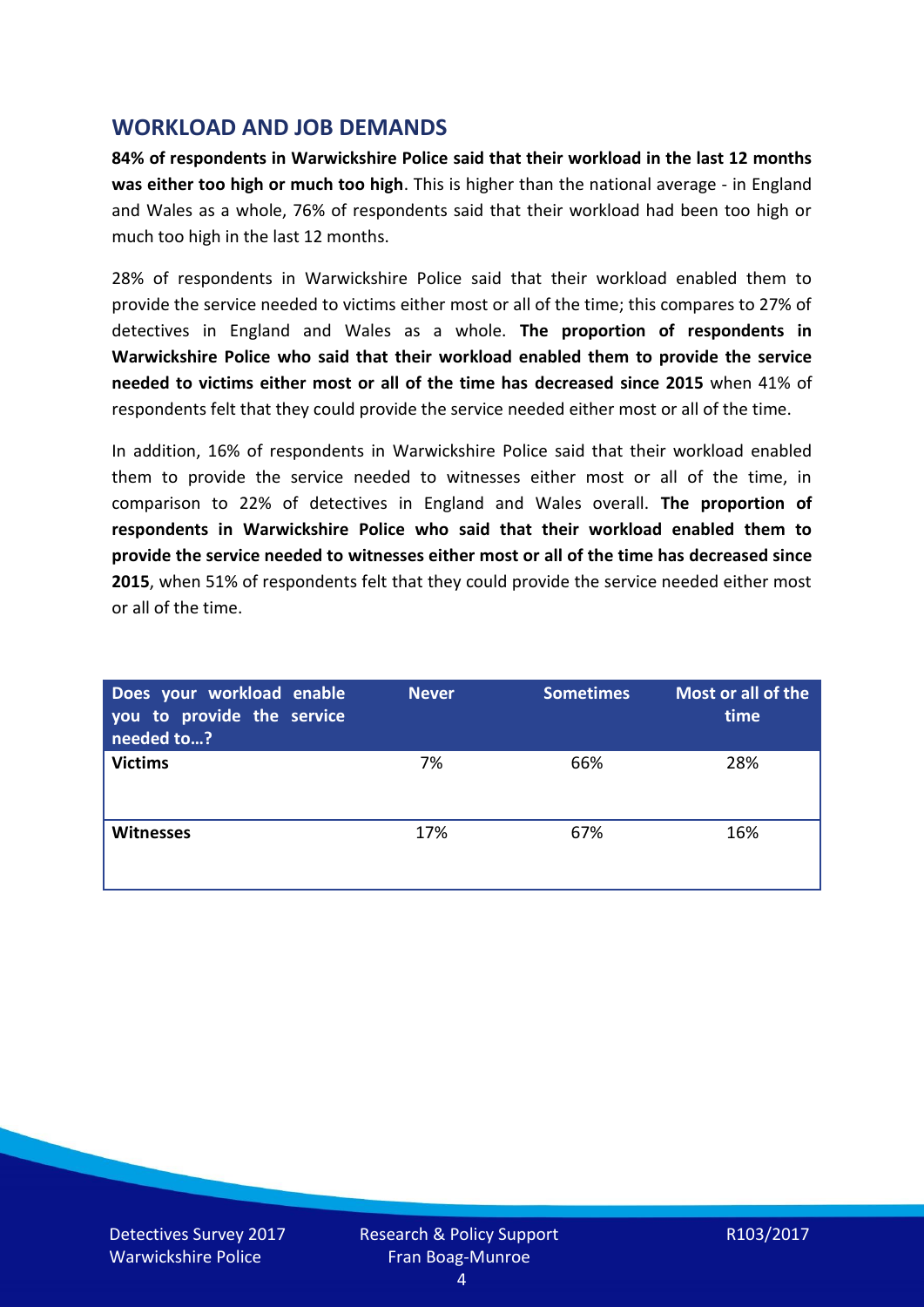## **JOB RELATED STRESS**

In Warwickshire Police, **53% of respondents said that they felt emotionally drained from work either most or all of the time**. Nationally, this proportion was 48%. The proportion of respondents in Warwickshire Police who said that they had felt emotionally drained from work either most or all of the time has increased since 2015, when 37% of respondents said that they felt emotionally drained from work.

**62% of respondents in Warwickshire Police said that their job was either very or extremely stressful**. This is the proportion of respondents who, in effect, report a nondiagnostic case of work-related stress within Warwickshire Police.



In England and Wales as a whole 48% of detectives reported a case of work-related stress. Therefore **the proportion of respondents in Warwickshire Police who reported a case of work-related stress was higher than the national average**. The reasons given by respondents in Warwickshire Police for why they found their job stressful are presented below.

Detectives Survey 2017 Warwickshire Police

Research & Policy Support Fran Boag-Munroe

R103/2017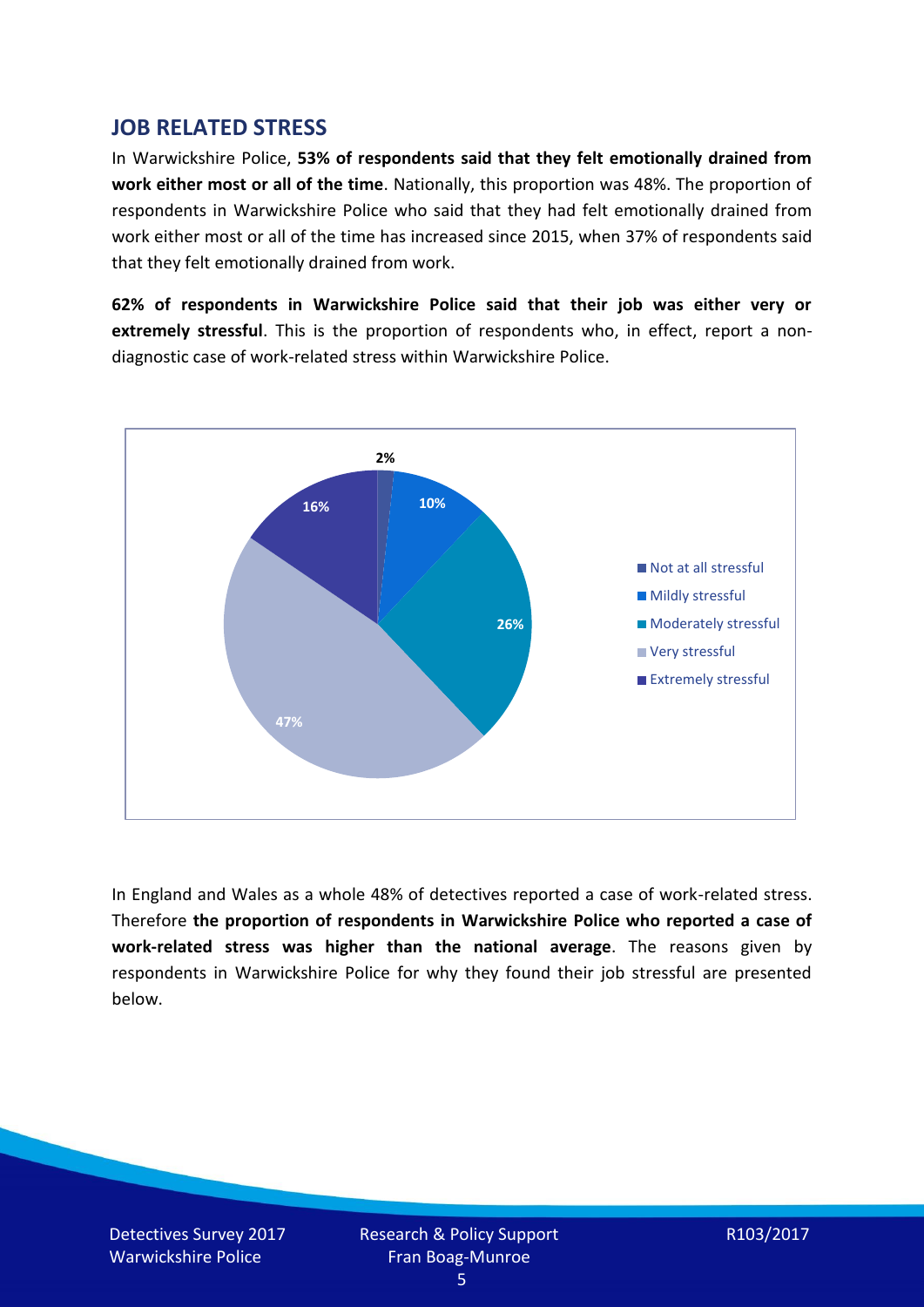| My job is stressful because                                                                | <b>Proportion</b><br>agreeing or<br>strongly<br>agreeing in<br><b>Warwickshire</b> | <b>Proportion</b><br>agreeing or<br>strongly<br>agreeing in<br><b>England and</b> |
|--------------------------------------------------------------------------------------------|------------------------------------------------------------------------------------|-----------------------------------------------------------------------------------|
|                                                                                            | <b>Police</b>                                                                      | <b>Wales</b>                                                                      |
| There are high levels of personal responsibility                                           | 95%                                                                                | 93%                                                                               |
| There aren't enough officers in my team/unit                                               | 88%                                                                                | 86%                                                                               |
| I feel like the general public and partner agencies often<br>have unrealistic expectations | 95%                                                                                | 82%                                                                               |
| The nature of my work is high-risk                                                         | 85%                                                                                | 80%                                                                               |
| I have a high workload                                                                     | 83%                                                                                | 80%                                                                               |
| There is frequent organisational change                                                    | 93%                                                                                | 79%                                                                               |
| My work is emotionally demanding                                                           | 79%                                                                                | 71%                                                                               |
| I don't have enough time to be able to do my job to a<br>standard of which I can be proud  | 74%                                                                                | 70%                                                                               |
| I am unable to meet all the conflicting demands on my<br>time at work                      | 74%                                                                                | 69%                                                                               |
| I am exposed to traumatic or distressing incidents and<br>material                         | 72%                                                                                | 64%                                                                               |
| I frequently have unrealistic time pressures                                               | 69%                                                                                | 61%                                                                               |
| There aren't enough opportunities for professional<br>development                          | 57%                                                                                | 57%                                                                               |
| I frequently have unachievable deadlines                                                   | 59%                                                                                | 57%                                                                               |
| I am often pressured to work long hours                                                    | 67%                                                                                | 51%                                                                               |
| My work-life balance is poor                                                               | 48%                                                                                | 43%                                                                               |
| I don't feel like I have enough support from<br>management                                 | 40%                                                                                | 40%                                                                               |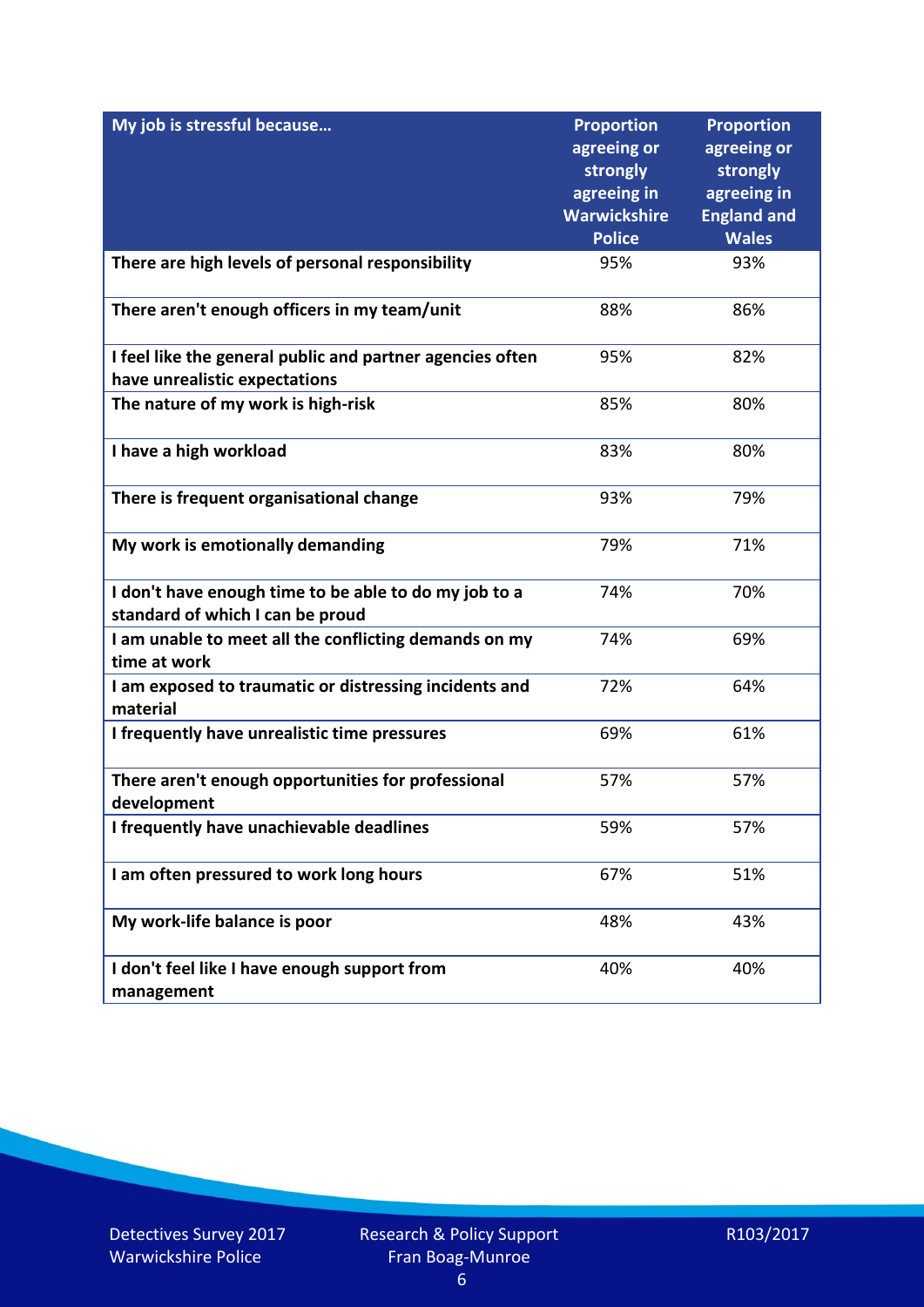# **ABSENCE AND ABSENCE BEHAVIOURS**

**Presenteeism** refers to a person attending work despite feeling that they should have taken sick leave due to their physical or mental health and wellbeing. **In Warwickshire Police, 71% of respondents reported at least one instance of presenteeism associated with their physical health and wellbeing** in the last 12 months**; 46% of respondents reported at least one instance of presenteeism associated with their mental health and wellbeing**.

**Leaveism** refers to a person taking annual leave or rest days rather than sick leave for their physical or mental health and wellbeing. In the last year, **35% of respondents in Warwickshire Police reported at least one instance of leaveism associated with their physical health and wellbeing**, whilst **24% of respondents in Warwickshire Police reported at least one instance of leaveism associated with their mental health and wellbeing.**

Finally, **33% of respondents in Warwickshire Police said that they had taken sickness absence due to their physical health and wellbeing** in the last 12 months. In addition, **10% of respondents said that they had taken sickness absence due to their mental health and wellbeing**.

Comparison of the proportions of respondents reporting presenteeism, leaveism and sickness absence in Warwickshire Police with England and Wales as a whole can be found in the table below.

|                                    |                                         | <b>Warwickshire Police</b>            |                                         | <b>England and Wales</b>              |
|------------------------------------|-----------------------------------------|---------------------------------------|-----------------------------------------|---------------------------------------|
| <b>At least one</b><br>instance of | <b>Physical health</b><br>and wellbeing | <b>Mental health</b><br>and wellbeing | <b>Physical health</b><br>and wellbeing | <b>Mental health</b><br>and wellbeing |
| Presenteeism                       | 71%                                     | 46%                                   | 71%                                     | 54%                                   |
| Leaveism                           | 35%                                     | 24%                                   | 42%                                     | 33%                                   |
| <b>Sickness</b><br>absence         | 33%                                     | 10%                                   | 35%                                     | 14%                                   |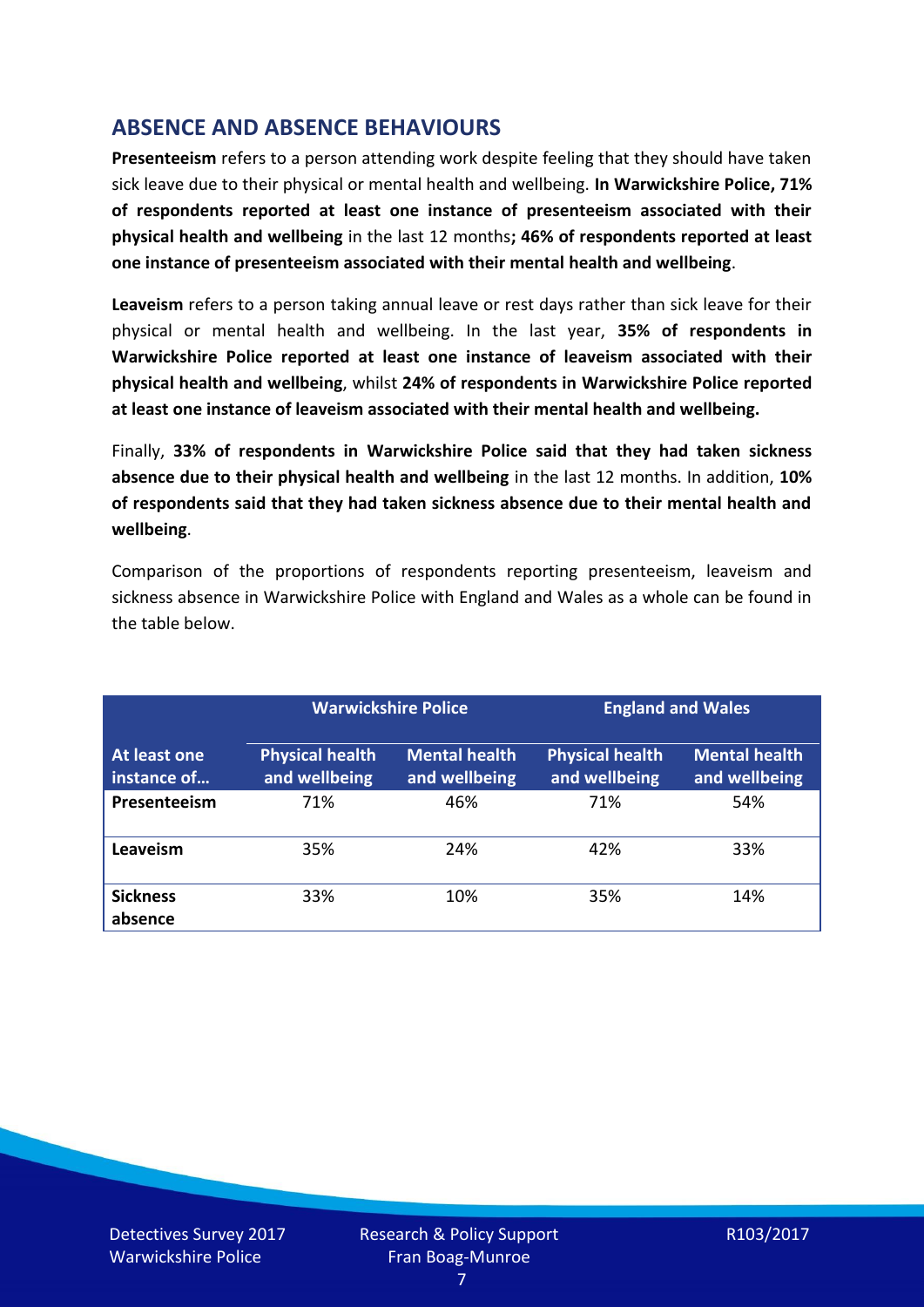## **VIEWS ABOUT THE JOB**

**83% of respondents in Warwickshire Police felt that the role of the detective was seen as less valuable to the force than it used to be.** This compares with 85% of detectives in England and Wales as a whole who said that they felt the role of the detective was now less valuable.

Respondents in Warwickshire Police were more likely to be dissatisfied than satisfied with their jobs, with **40% of respondents saying that they were dissatisfied and 38% of respondents saying that they were satisfied**. In comparison, 36% of detectives in England and Wales as a whole said that they were dissatisfied with their jobs, whilst 45% of respondents said that they were satisfied.

In addition, **the proportion of respondents in Warwickshire Police who said that they were dissatisfied with their job has increased since 2015**, when 21% of respondents reported job dissatisfaction.



Detectives Survey 2017 Warwickshire Police

Research & Policy Support Fran Boag-Munroe

R103/2017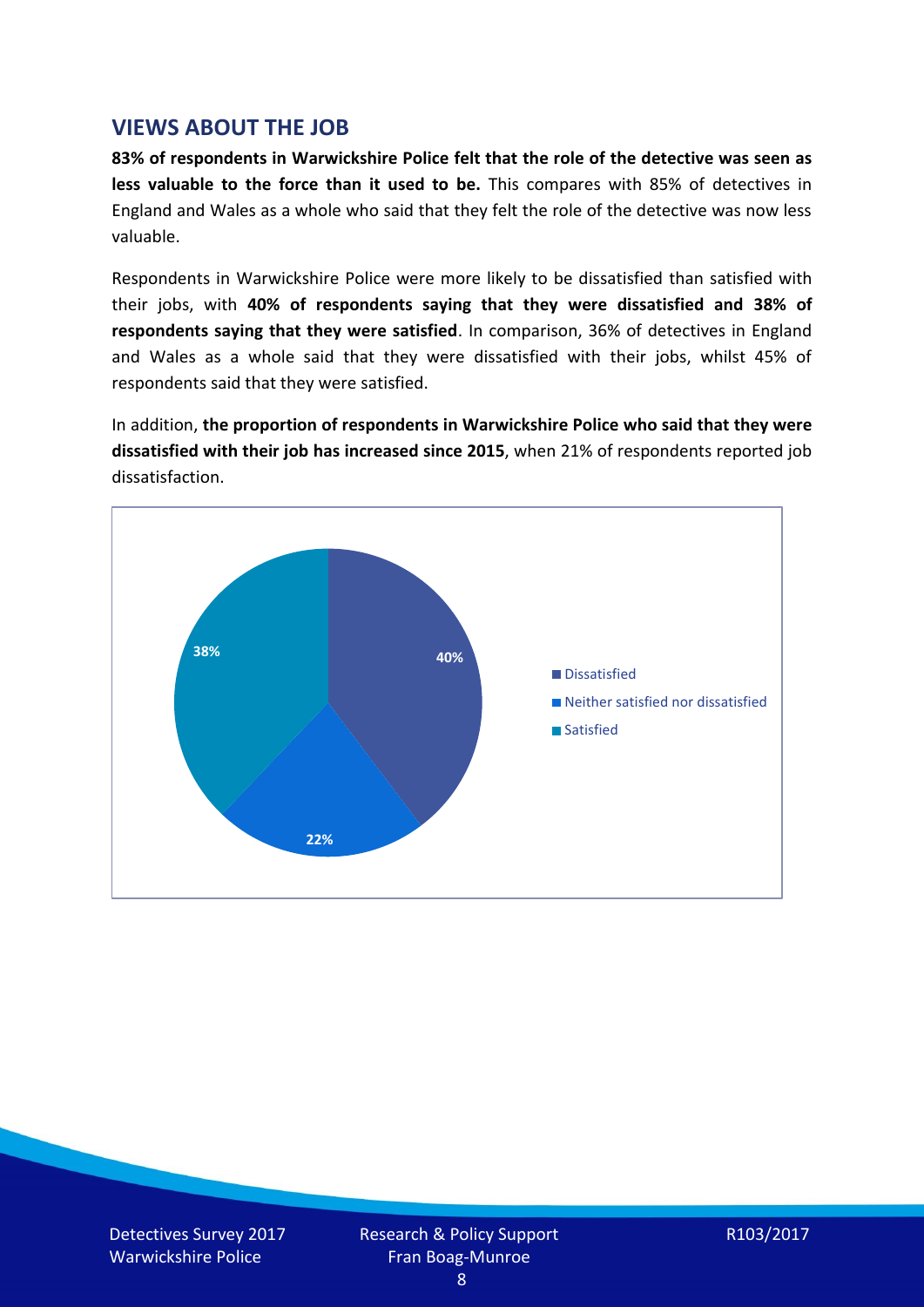# **TRAINING AND CONTINUOUS PROFESSIONAL DEVELOPMENT**

**48% of respondents in Warwickshire Police said that they had difficulties securing specific training opportunities**. This has decreased since 2015, when 56% of respondents in Warwickshire Police reported difficulties securing specific training opportunities.

The proportion of respondents in Warwickshire Police who said that they had difficulties securing training opportunities is lower than the national average, where this year 51% of detectives said that they had difficulties securing training.

In addition, **69% of respondents in Warwickshire Police said that they were rarely given enough time to stay up-to-date with the latest developments in their area of work**. This compares to 56% of respondents in England and Wales as a whole. This proportion is higher than in 2015, when 51% of respondents in Warwickshire Police said that they rarely had enough time to keep up-to-date with the latest developments.

| Are you given enough time<br>to stay up-to-date with the<br>latest developments in your<br>area of work? | <b>Warwickshire Police</b> | <b>England and Wales</b> |
|----------------------------------------------------------------------------------------------------------|----------------------------|--------------------------|
| <b>Rarely</b>                                                                                            | 69%                        | 56%                      |
| <b>Sometimes</b>                                                                                         | 31%                        | 41%                      |
| <b>Always</b>                                                                                            | 0%                         | 4%                       |

A list of reasons why respondents in Warwickshire Police said that they were not able to stay up-to-date with the latest developments in their field can been found in the table below.

| It is difficult to stay up-to-date with the latest developments<br>in my field because          | <b>Warwickshire</b><br><b>Police</b> | <b>England</b><br>and Wales |
|-------------------------------------------------------------------------------------------------|--------------------------------------|-----------------------------|
| I have too many competing priorities                                                            | 86%                                  | 79%                         |
| There is no time set aside by my management for study                                           | 81%                                  | 76%                         |
| There are not enough officers to cover my day-to-day work<br>for me to attend relevant training | 78%                                  | 76%                         |
| My workload is too high                                                                         | 83%                                  | 76%                         |

Detectives Survey 2017 Warwickshire Police

Research & Policy Support Fran Boag-Munroe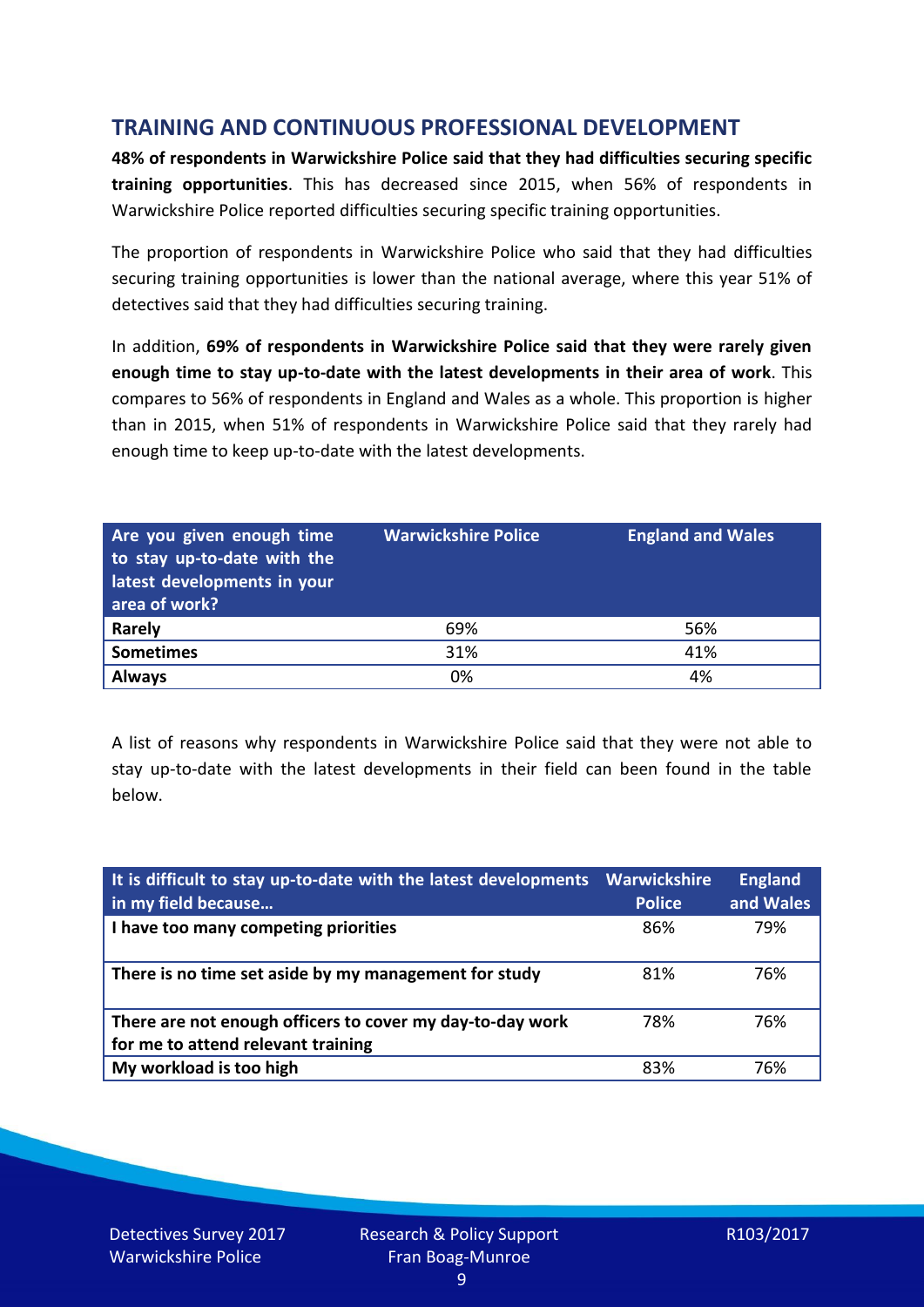| I have too many other commitments                                                        | 88% | 75% |
|------------------------------------------------------------------------------------------|-----|-----|
| The online learning package provided by NCALT is poorly<br>delivered                     | 74% | 73% |
| There are not enough formal training days                                                | 79% | 72% |
| I am too tired at the end of the day                                                     | 76% | 71% |
| Access to knowledge management systems that help<br>communicate new developments is poor | 41% | 51% |
| There is a lack of training staff                                                        | 45% | 46% |
| There is no appropriate training available                                               | 35% | 44% |

# **ATTRACTION AND RETENTION**

**24% of respondents in Warwickshire Police said that they would not change their career path, whilst 14% couldn't think of any job they would prefer**. 7% of respondents said that they would like to change their posting but remain a police officer.

In comparison, 26% of respondents in Warwickshire Police said that they would like to change jobs and stop being a police officer, 24% said that they would take any other job but with similar earnings and benefits, and 5% would quit immediately if they could find something else to do.

**The proportion of respondents in Warwickshire Police who said that they would quit immediately if they could find something else to do has decreased since 2015**, when 9% of respondents said that they would quit immediately if they could.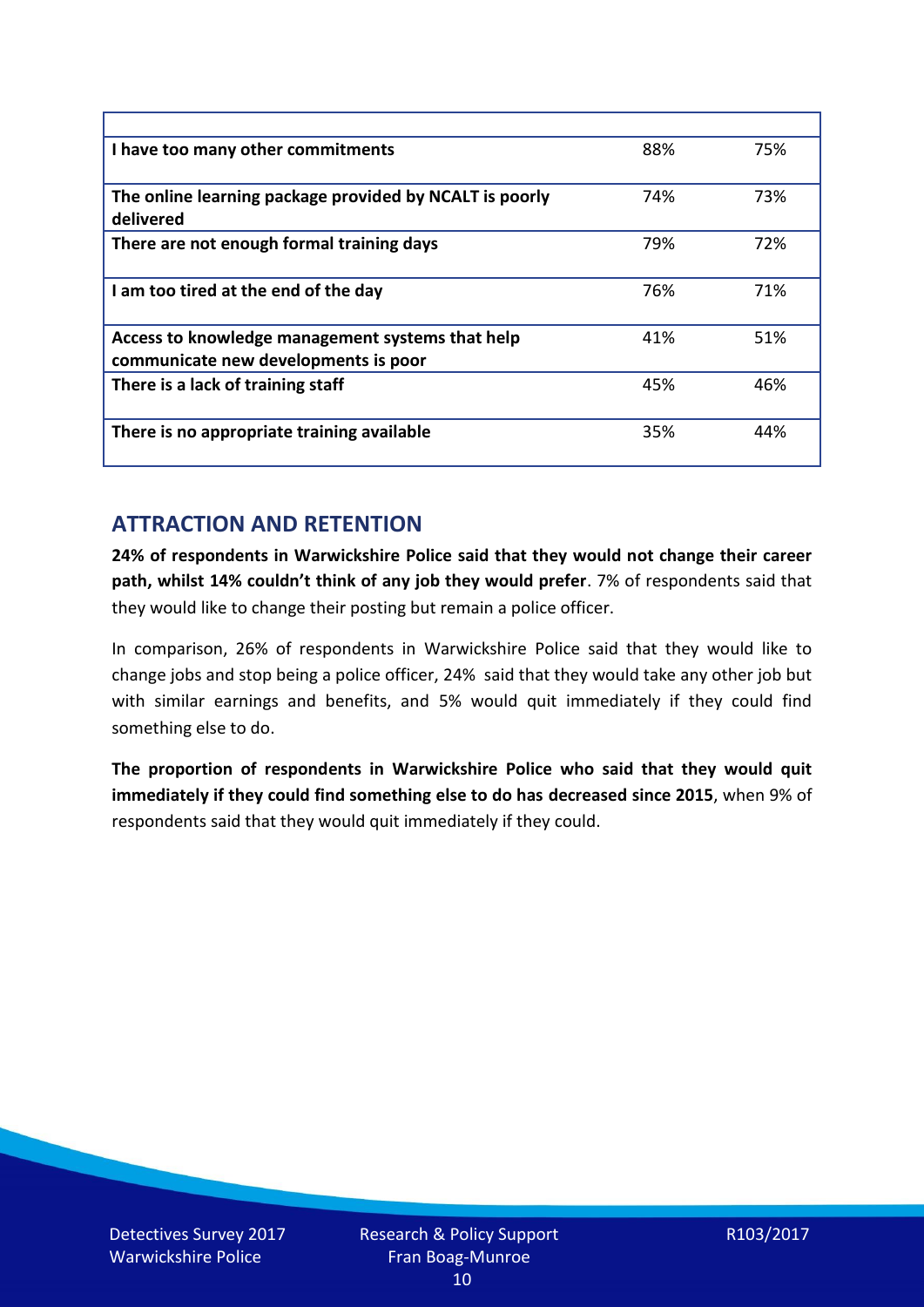|                               | <b>Warwickshire Police</b> | <b>England and Wales</b> |
|-------------------------------|----------------------------|--------------------------|
| I would not change my         | 24%                        | 22%                      |
| career path                   |                            |                          |
| I can't think of any job I    | 14%                        | 14%                      |
| would prefer                  |                            |                          |
| I would like to change my     | 7%                         | 14%                      |
| posting but remain a police   |                            |                          |
| officer                       |                            |                          |
| I would like to change my     | 26%                        | 14%                      |
| job and stop being a police   |                            |                          |
| officer                       |                            |                          |
| I would take almost any       | 24%                        | 26%                      |
| other job with similar        |                            |                          |
| earnings and benefits         |                            |                          |
| I would quit immediately if I | 5%                         | 10%                      |
| could find something else to  |                            |                          |
| do                            |                            |                          |



Detectives Survey 2017 Warwickshire Police

R103/2017